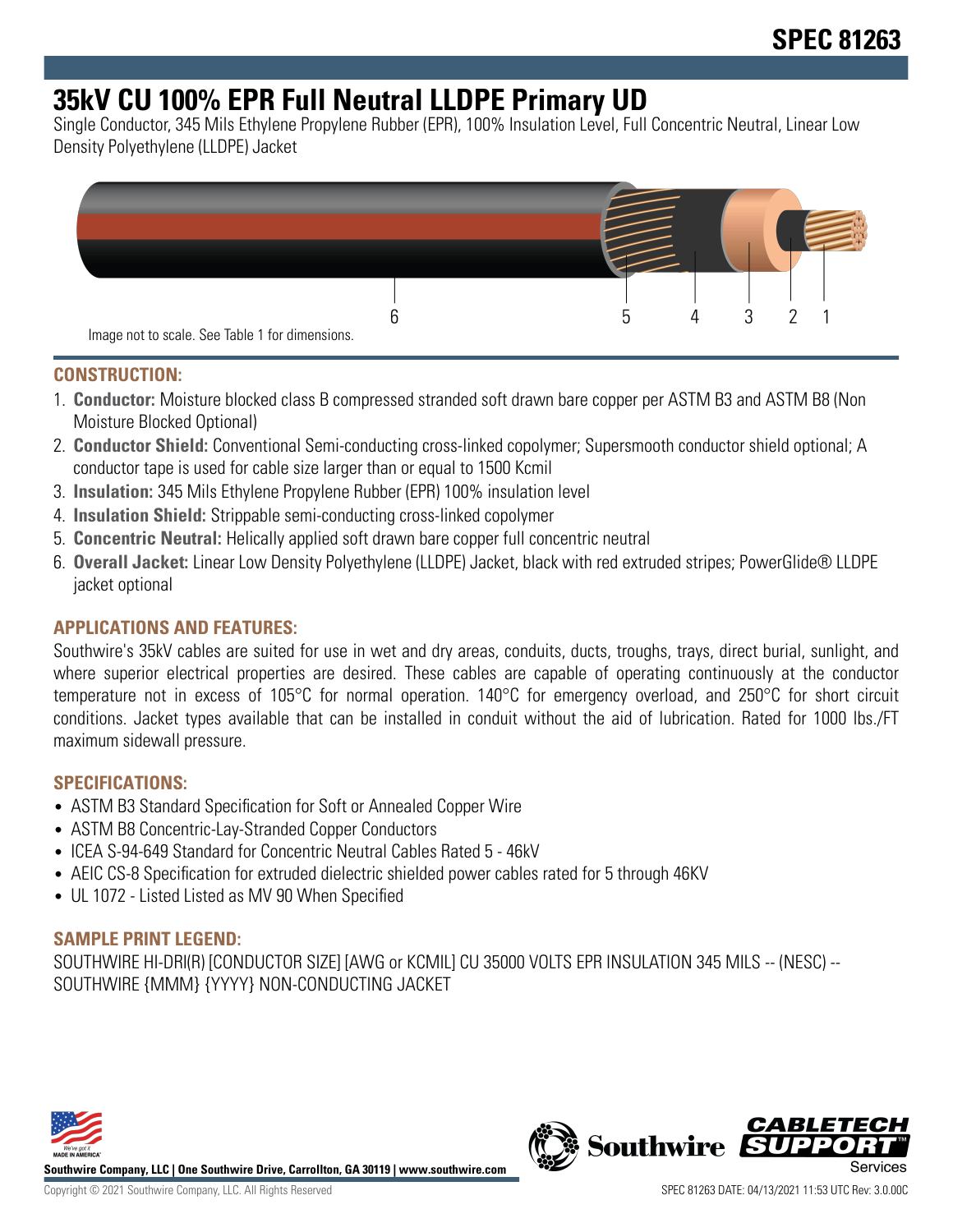## **Table 1 – Weights and Measurements**

| <b>Stock</b><br>Number | Cond.<br><b>Size</b> | Diameter<br>Over<br><b>Conductor</b> | Diameter<br>Over<br>Insulation | Insul.<br><b>Thickness</b> | <b>Diameter</b><br>Over<br>Insulation<br>Shield | Concentric<br><b>Neutral</b> | Neutral DC<br>Resistance<br>$25^{\circ}$ C | Jacket<br><b>Thickness</b> | Approx.<br>0D | Approx.<br>Weight        | Min<br>Bending<br>Radius | Max Pull<br>Tension* |
|------------------------|----------------------|--------------------------------------|--------------------------------|----------------------------|-------------------------------------------------|------------------------------|--------------------------------------------|----------------------------|---------------|--------------------------|--------------------------|----------------------|
|                        | AWG/<br>Kcmil        | inch                                 | inch                           | mil                        | inch                                            | No. x AWG                    | $\Omega$ /1000ft                           | mil                        | inch          | $\mathsf{lb}$<br>/1000ft | inch                     | $\mathsf{lb}$        |
| TBA                    | 1/0<br>(1)           | 0.325                                | 1.052                          | 345                        | 1.152                                           | 16x12                        | 0.104                                      | 50                         | 1.412         | 1312                     | 16.9                     | 845                  |
| 622149                 | 1/0<br>(19)          | 0.362                                | 1.089                          | 345                        | 1.189                                           | 16x12                        | 0.104                                      | 50                         | 1.449         | 1363                     | 17.4                     | 845                  |
| 627998                 | 2/0<br>(19)          | 0.405                                | 1.132                          | 345                        | 1.232                                           | 13x10                        | 0.080                                      | 50                         | 1.536         | 1611                     | 18.4                     | 1065                 |
| TBA                    | 3/0<br>(19)          | 0.456                                | 1.183                          | 345                        | 1.283                                           | 16x10                        | 0.065                                      | 50                         | 1.587         | 1852                     | 19.0                     | 1342                 |
| 628021                 | 4/0<br>(19)          | 0.512                                | 1.239                          | 345                        | 1.339                                           | 20x10                        | 0.052                                      | 80                         | 1.728         | 2249                     | 20.7                     | 1693                 |
| TBA                    | 250<br>(37)          | 0.558                                | 1.294                          | 345                        | 1.394                                           | 25x10                        | 0.042                                      | 80                         | 1.758         | 2531                     | 21.1                     | 2000                 |

All dimensions are nominal and subject to normal manufacturing tolerances

◊ Cable marked with this symbol is a standard stock item

\* Pulling tension based on pulling eye directly connected to conductor

## **Table 2 – Electrical and Engineering Data**

| Cond<br><b>Size</b> | DC<br><b>Resistance</b><br>@ 25°C | AC<br>Resistance<br>$@90^{\circ}C$ | Capacitive<br>Reactance @<br>60Hz | Inductive<br>Reactance<br>@ 60Hz | <b>Charging</b><br>Current | <b>Dielectric</b><br>Loss | Zero<br>Sequence<br>Impedance* | Positive<br>Sequence<br>Impedance* | Short<br>Circuit<br>Current @<br>30 Cycle | Allowable<br>Ampacity in<br>Duct 90°C1 | Allowable<br>Ampacity<br><b>Directly</b><br>Buried 90°C‡ |
|---------------------|-----------------------------------|------------------------------------|-----------------------------------|----------------------------------|----------------------------|---------------------------|--------------------------------|------------------------------------|-------------------------------------------|----------------------------------------|----------------------------------------------------------|
| AWG/<br>Kcmil       | $\Omega/1000$ ft                  | $\Omega/1000$ ft                   | $M\Omega^*1000$ ft                | $\Omega/1000$ ft                 |                            | A/1000ft W/1000ft         | $\Omega/1000$ ft               | $\Omega/1000$ ft                   | Amp                                       | Amp                                    | Amp                                                      |
| 1/0<br>(1)          | 0.102                             | 0.128                              | 0.060                             | 0.053                            | 0.339                      | 136.952                   | $0.234 + j0.057$               | $0.131 + j0.052$                   | 8825.9                                    | 205                                    | 250                                                      |
| 1/0<br>(19)         | 0.102                             | 0.128                              | 0.056                             | 0.051                            | 0.360                      | 145.511                   | $0.234 + 0.055$                | $0.131 + j0.050$                   | 8825.9                                    | 205                                    | 250                                                      |
| 2/0<br>(19)         | 0.081                             | 0.101                              | 0.053                             | 0.050                            | 0.384                      | 155.355                   | $0.182 + j0.048$               | $0.106 + j0.049$                   | 11399.0                                   | 235                                    | 280                                                      |
| 3/0<br>(19)         | 0.0642                            | 0.080                              | 0.049                             | 0.049                            | 0.413                      | 166.915                   | $0.147 + 0.042$                | $0.085 + j0.046$                   | 14029.6                                   | 265                                    | 315                                                      |
| 4/0<br>(19)         | 0.051                             | 0.064                              | 0.046                             | 0.048                            | 0.444                      | 179.494                   | $0.117 + 0.038$                | $0.071 + j0.045$                   | 17692.4                                   | 305                                    | 360                                                      |
| 250<br>(37)         | 0.0431                            | 0.054                              | 0.043                             | 0.046                            | 0.474                      | 191.754                   | $0.097 + 0.033$                | $0.061 + j0.042$                   | 21921.2                                   |                                        |                                                          |

\* Calculations are based on three cables triplexed / concentric shield / Conductor temperature of 90°C / Shield temperature of 45°C / Earth resistivity of 100 ohmsmeter

† Ampacities are based on Figure 7 of ICEA T-117-734 (Single circuit trefoil, 100% load factor, 90°C conductor temperature, earth RHO 90, 36" burial depth)

‡ Ampacities are based on Figure 1 of ICEA T-117-734 (Single circuit trefoil, 100% load factor, 90°C conductor temperature, earth RHO 90, 36" burial depth)